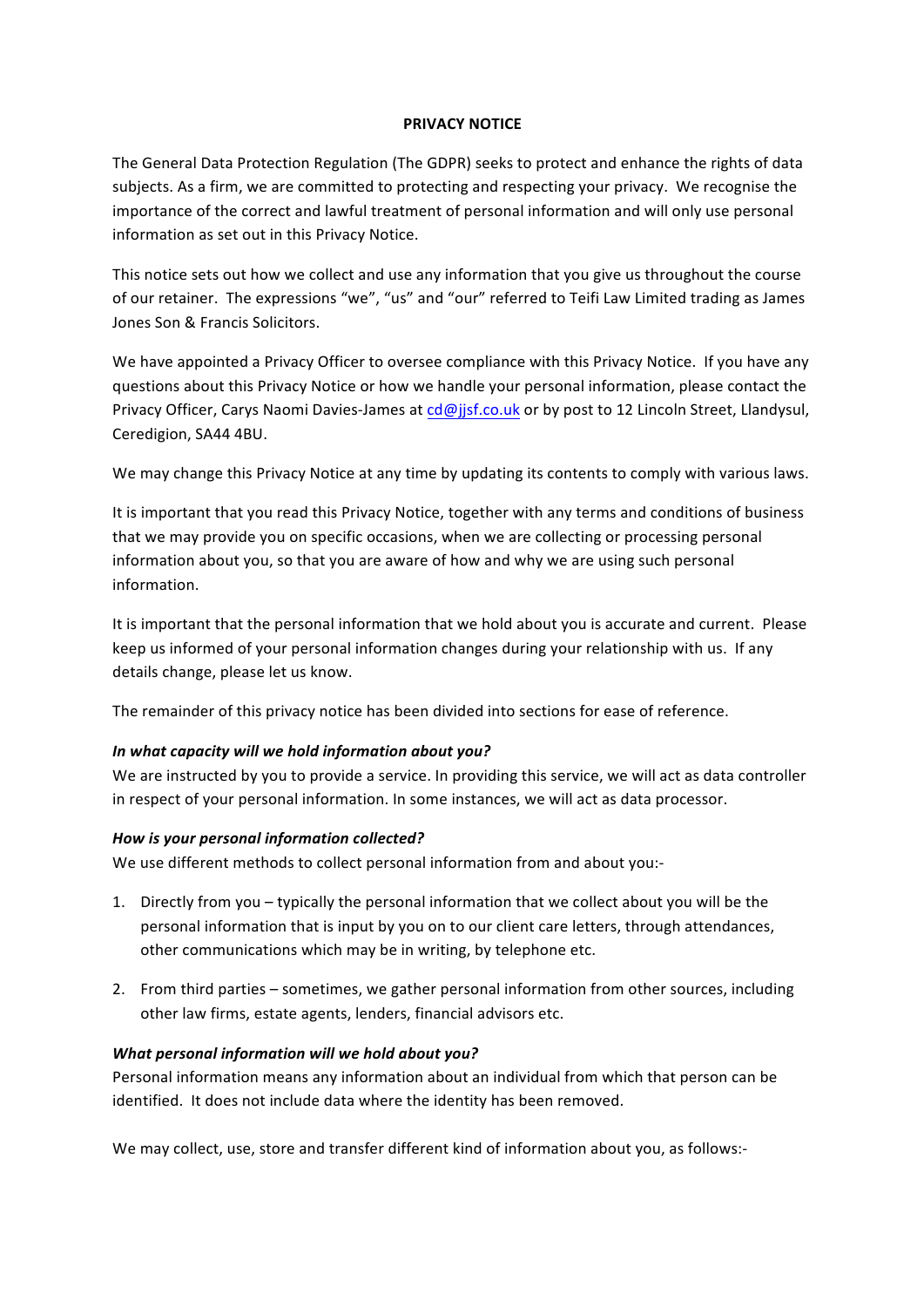- 1. Full name and title.
- 2. Contact information including email addresses and postal addresses, telephone numbers etc.
- 3. Criminal convictions (criminal cases), insolvency proceedings (as a result of money laundering checks).
- 4. Identification of supporting documents, such as proof of ID, i.e. passport, driving licence, birth certificate, utility bill etc.
- 5. Agenda
- 6. Bank Details
- 7. Customer Data (which in addition to the above may include mortgage account number and other data in respect of conveyancing transactions etc).

We do not collect any special categories or personal data about you (this includes details about your race, ethnicity, religious of philosophical beliefs etc).

# How will we use personal information held about you?

We will only use your personal information when the law allows us to and in order to perform a Contract which we have entered with you at the outset of the retainer.

In summary, this means we use your personal information to enable us to provide transactional functionality in respect of our services to you.

Where we rely on consent as legal basis for processing your personal information, we are able to do so as you have provided us with your consent at the outset of our retainer (by signing a copy of our terms and conditions of business), and in any event, it is vital that we hold such data in order to perform our contractual obligations to you.

You have the right to withdraw consent to us holding personal data held about you. However, the Law Society requires us to retain our files for a minimum of six years following their closure. In certain circumstances we cannot destroy your file.

Most commonly, we will use your personal information in the following circumstances and for the purposes of:-

| <b>Purpose or Activity</b> | <b>Lawful Basis for Processing</b>                                                                                     |
|----------------------------|------------------------------------------------------------------------------------------------------------------------|
| Internal record keeping    | Performance of a Contract with you<br>a)                                                                               |
|                            | Necessary to comply with our legal<br>b)<br>obligation                                                                 |
|                            | Necessary for our legitimate interests (to<br>keep our records updated and to study<br>how customers use our services) |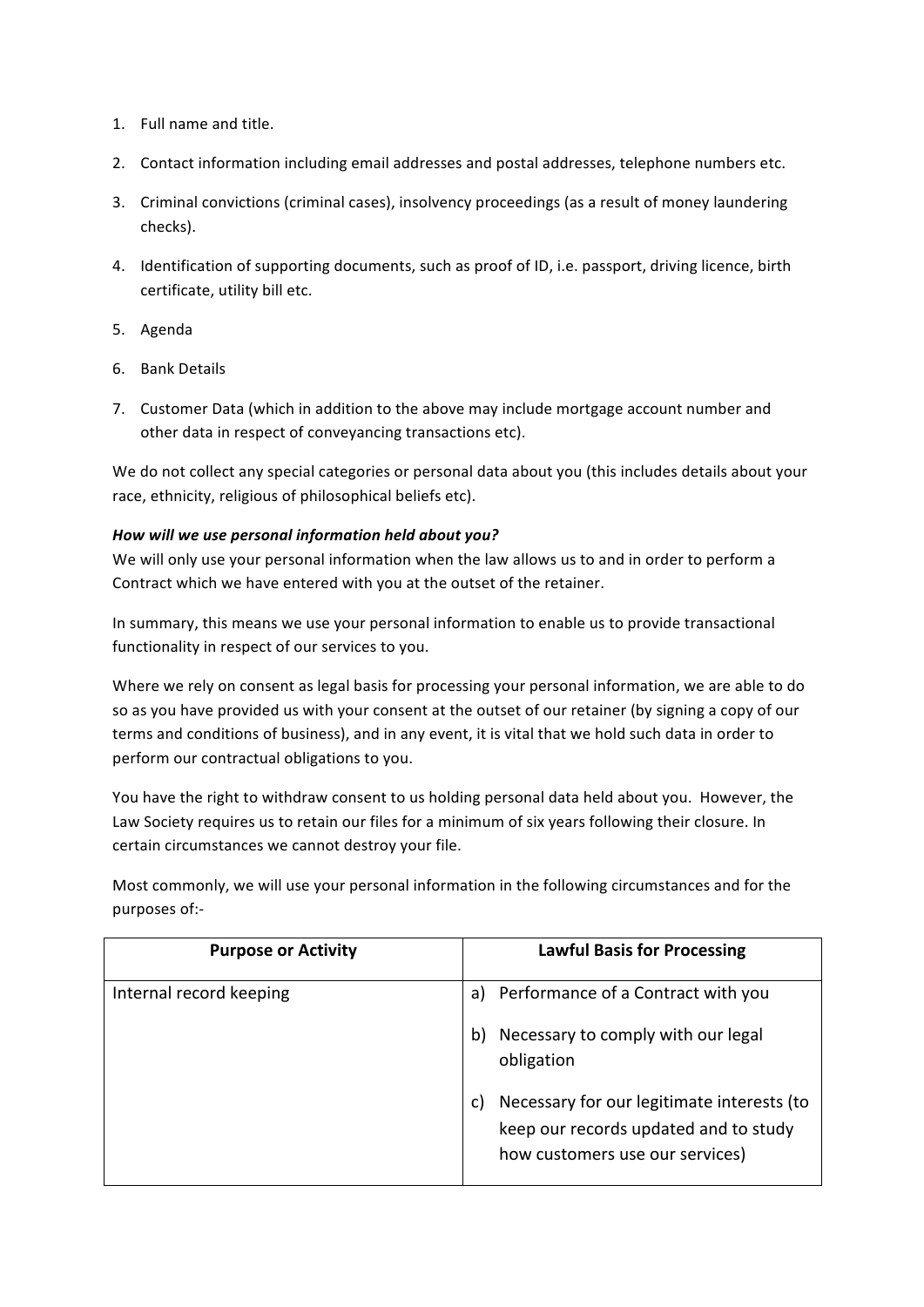| Undertaking checks with third parties | a) Performance of a Contract with you                  |
|---------------------------------------|--------------------------------------------------------|
|                                       | Necessary to comply with our legal<br>b)<br>obligation |

| Contacting any third parties as a result of | Performance of a Contract with you<br>a)         |
|---------------------------------------------|--------------------------------------------------|
| your case                                   |                                                  |
|                                             |                                                  |
| Prevention and detection of crime (and the  | Performance of a Contract with you<br>a)         |
| prosecution of criminal activities          | Necessary to comply with our legal<br>b)         |
|                                             | obligation                                       |
|                                             |                                                  |
|                                             | Necessary for our legitimate interests<br>C)     |
|                                             | (for running our business)                       |
| Progressing transactions                    | Performance of a Contract with you<br>a)         |
|                                             |                                                  |
| Compliance with applicable laws and         | Necessary to comply with our legal<br>a)         |
| regulations                                 | obligation                                       |
| Processing payment for the progress of the  | Performance of a Contract with you<br>a)         |
| transaction                                 | Necessary for our legitimate interests (to<br>b) |
|                                             | recover debts due to us and pay bills,           |
|                                             | invoices etc)                                    |
|                                             |                                                  |
| Undertaking anti money laundering and       | Performance of a Contract with you<br>a)         |
| identity checks                             |                                                  |
|                                             | Necessary to comply with our legal<br>b)         |
|                                             | obligation                                       |
|                                             |                                                  |

## *Change of Purpose*

We will only use your personal information for the purposes for which we collected it, unless we reasonably considered that we need to use it for another reason and the reason is compatible with the original purpose.

Please note, that we may process or hold your personal information without your knowledge or consent, in compliance with any regulation where it is permitted and required by law.

### *Disclosure of your personal information*

We may share personal information that we have about you to other organisations.

Your personal information may be disclosed to the following parties:-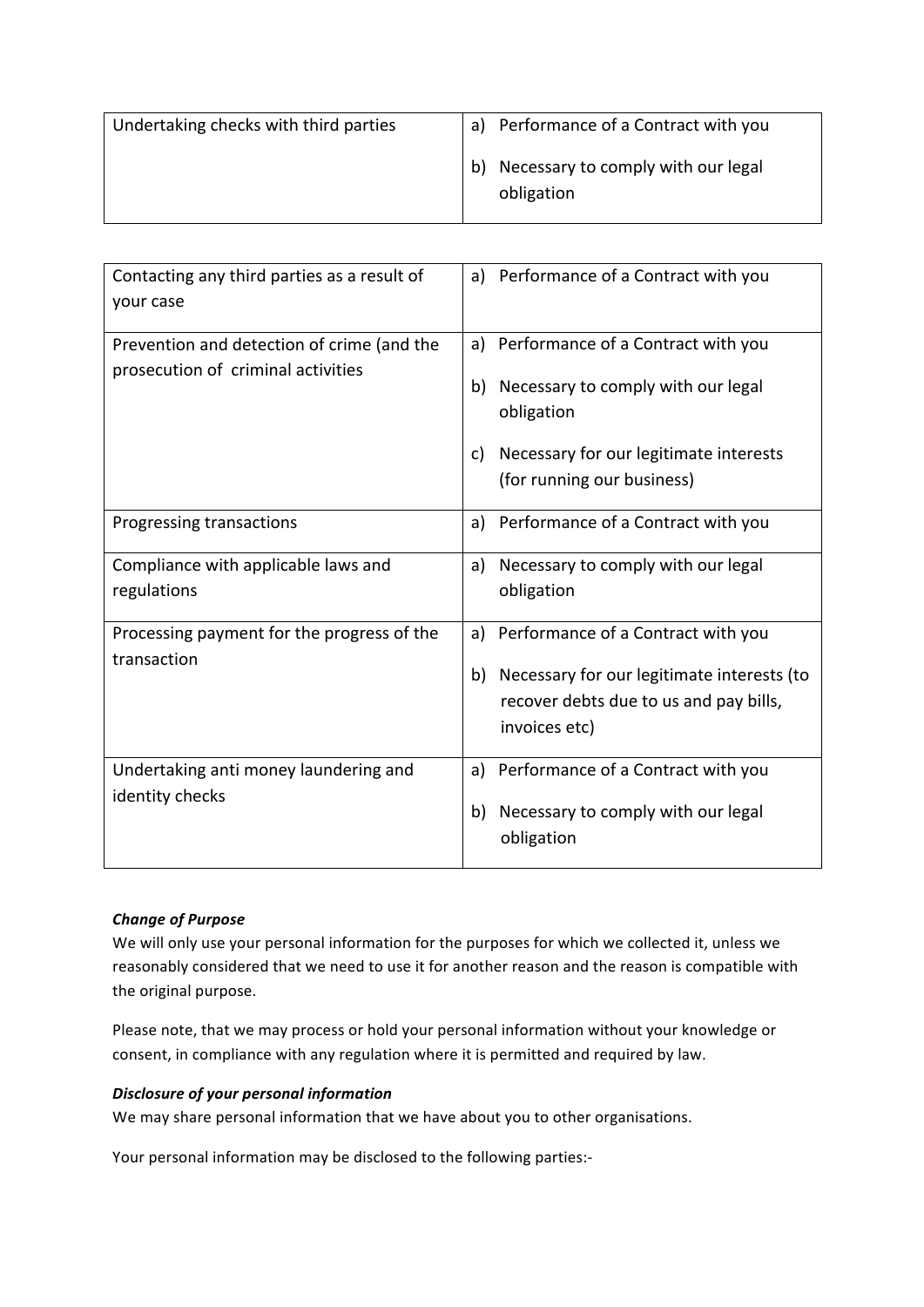- 1. Employees of the firm
- 2. Successors in title to the business
- 3. Providers of IT solutions
- 4. Government Bodies
- 5. Legal advisors, auditors etc.

#### *Will your personal information be transferred to other countries?*

We will not share personal information with third parties internationally.

# *What happens if we chose not to provide you with personal information or are unable to provide us with personal information?*

If you fail to provide certain information when requested, we may not be able to perform the agreement we have entered into with you, or you may be prevented from complying with our legal obligations.

## *What are your rights relating to the use of your personal information?*

Under the GDPR, you have certain rights in respect of the processing of personal information, which may vary dependent on the legal basis for collection of your personal information and the uses made of this personal information.

For all uses made of your personal information, you have the right to being informed about how we use your personal information, and this notice discharges that obligation. However, further rights may apply in certain circumstances, as set out below:-

- 1. Right of access you have a right to access a copy of the personal information that is held about you.
- 2. Right of rectification  $-$  you have a right to correct personal information that is held about you if it is inaccurate or incomplete.
- 3. Right to be forgotten in certain circumstances, you can ask for the personal information held about you to be erased (please note, our retention period is set out below).
- 4. Right to restrict processing where certain conditions apply, you have a right to restrict processing (please note, this may impact our ability to provide our services to you).
- 5. Right to data portability you have the right to have the personal information held about you to be transferred to another organisation etc.
- 6. Right to object  $-$  you have the right to object to certain types of processing.
- 7. Right to withdraw consent in limited circumstances, where you have provided your consent to the collection, processing the transfer of your personal information for a specific purpose, you have a right to withdraw that consent.